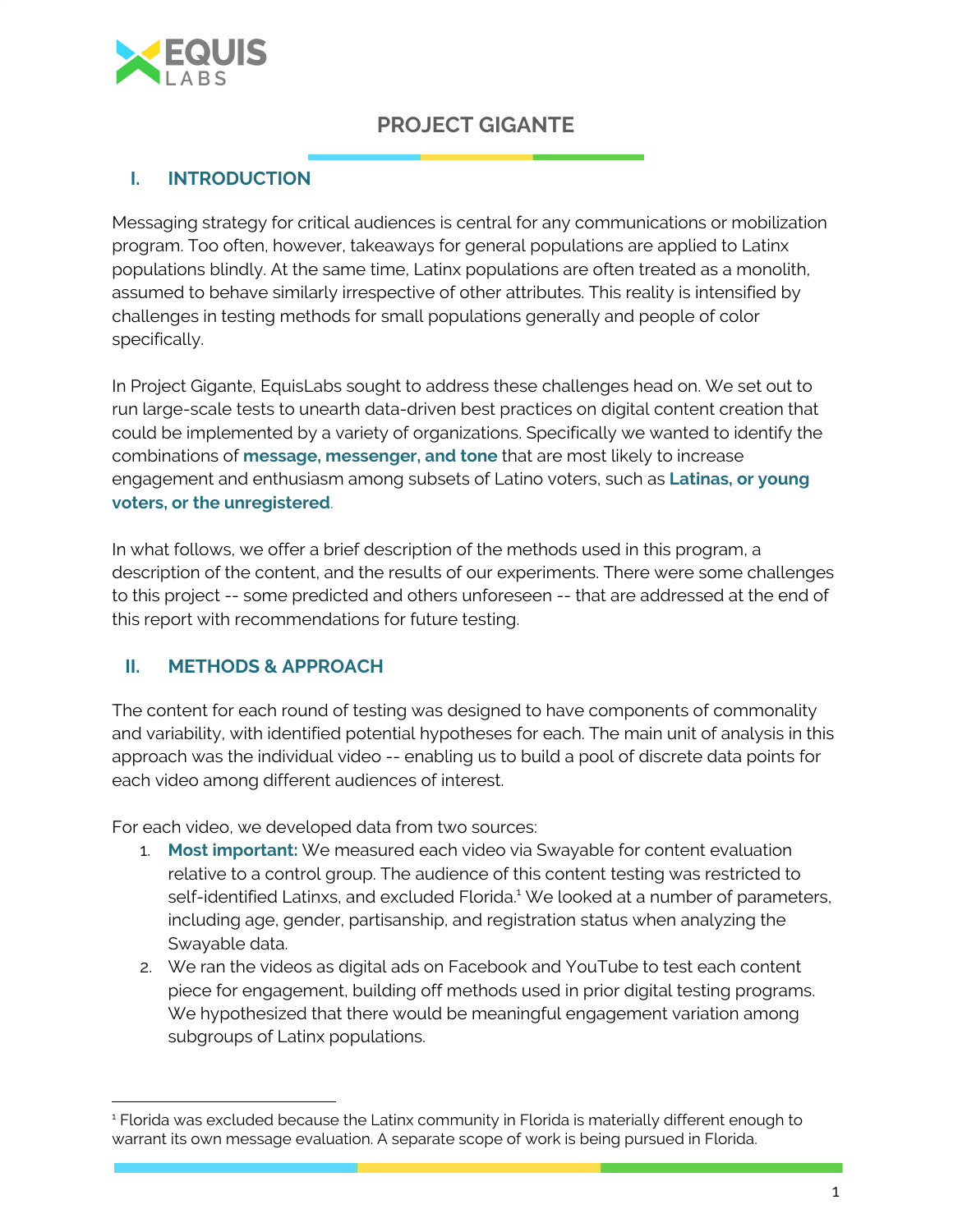

We looked at several different questions to evaluate the impact of messaging. Our primary research question, however, was around mobilization. Our three main impact questions related to this included:

| "How important is it for<br>people like you to be<br>politically active, for example<br>by voting or contacting<br>political representatives?" | "How <b>likely</b> are you to vote in<br>the 2020 general election for<br>U.S. President?" | "How excited are you to vote<br>in the 2020 general election<br>for U.S. President?" |
|------------------------------------------------------------------------------------------------------------------------------------------------|--------------------------------------------------------------------------------------------|--------------------------------------------------------------------------------------|
|------------------------------------------------------------------------------------------------------------------------------------------------|--------------------------------------------------------------------------------------------|--------------------------------------------------------------------------------------|

We also asked questions about **political support for the President and political parties**, as well as **agreement with recent economic policy**, anticipating doing a round of production on the economy specifically.

We completed two full rounds of content production and testing, ultimately testing 24 videos in total.

- Round One:
	- Featured five different messengers -- a young Latina, a young Latino, an older Latina, an older Latino visually identifiable as rural, and a non-Latinx woman
	- Videos also varied on tone, featuring cuts that were designed to come across as angry, serious, or emotional;
	- Relatively fixed script substance about the need to engage in the political process.
- Round Two:
	- All featured the same messenger -- the young Latino man from Round 1;
	- Featured 12 different messages;
	- Half of the videos included references to Trump while half did not, enabling a comparison of the pool of Trump content to non-Trump content.

## **III. CONTENT**

In Round 1, b-roll cutaways of content were spliced into videos at a couple of points. In Round 2, all videos were straight reads to the camera. Content was filmed in Las Vegas with actors.

*Round 1 - Messenger and Tone (click on each tone for the full videos)*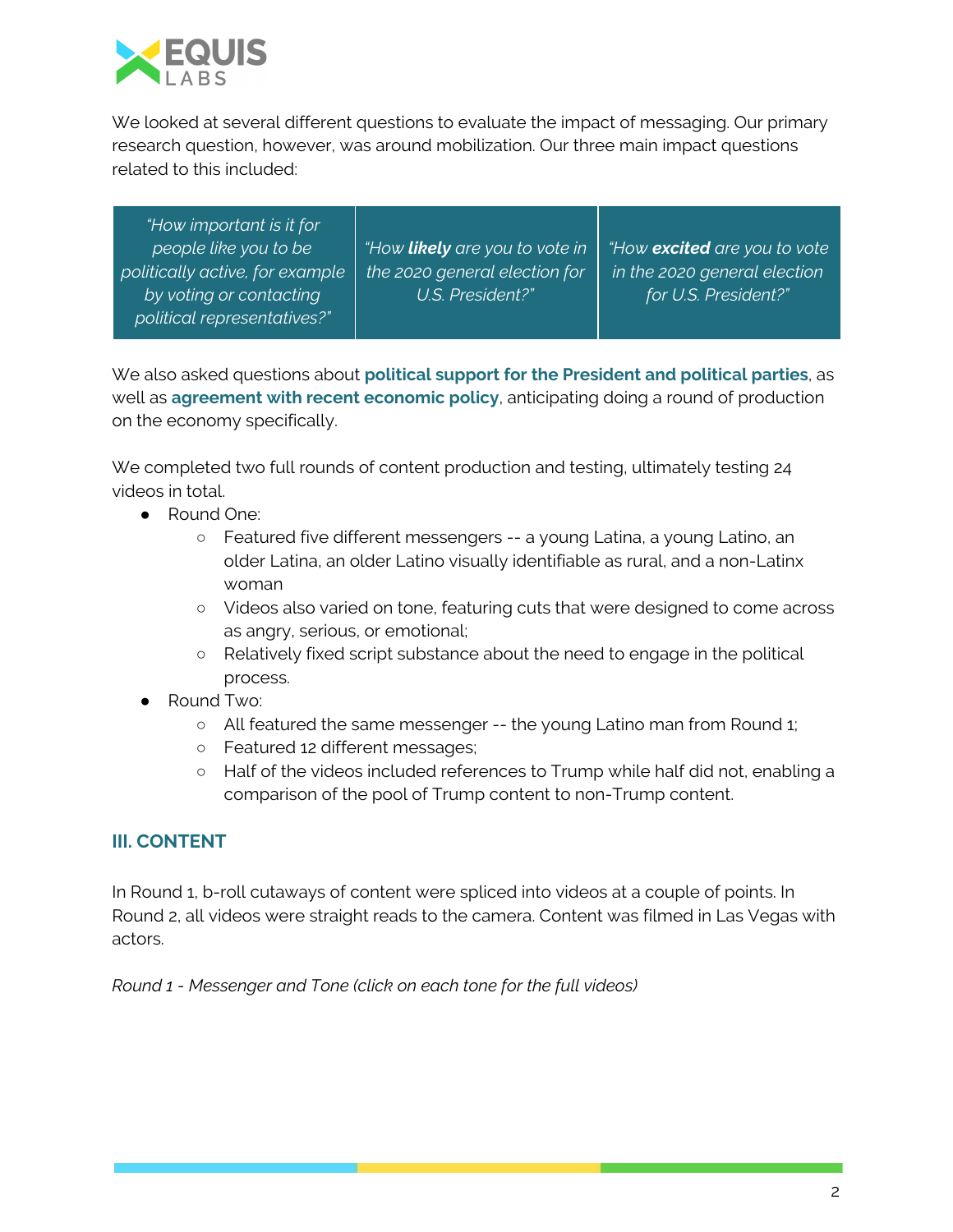



Young Latina



- **[Emotional](https://drive.google.com/file/d/13JQzgIumsNSqUZ1AeUWU-bGw78ftQKGp/view?usp=sharing)**
- [Serious](https://drive.google.com/file/d/1czB23E4eK6mI8AllULKOr6yGVWJVtfkB/view?usp=sharing)



Young Latino

- [Angry](https://drive.google.com/file/d/1N2J0cf8nJf4Wc_5u8QzkWXtOJGYUqMmk/view?usp=sharing)
- **[Emotional](https://drive.google.com/file/d/1WpjyNlY6R_Pez2G7wnWF3IruOAVMcezT/view?usp=sharing)**
- [Serious](https://drive.google.com/file/d/1IRrLU-9erNQS7RqdYkyk5rQI4UI8e_R8/view?usp=sharing)



Older Latina

- [Angry](https://drive.google.com/file/d/1kr4GGyXe1pEHJHvhWlAXKusa1NDdr0Wg/view?usp=sharing)
- **[Emotional](https://drive.google.com/file/d/1yCgPFtqgv6iYz7YGD7hjw3k5OsaHz51I/view?usp=sharing)**
- [Serious](https://drive.google.com/file/d/13adRySpKIt9PX2MBi4OS1T0V9bml0h1x/view?usp=sharing)



*Older Latino*



Non-Latinx Woman

- [Angry](https://drive.google.com/file/d/1K5nihXPJq6-vk_rvMsRFTZxNAxCKdbRB/view?usp=sharing)
- **[Emotional](https://drive.google.com/file/d/1rrxdy82K5q47UHxTbDPlY2QA2WuMrCuw/view?usp=sharing)**

**[Emotional](https://drive.google.com/file/d/1Grxnk4BZfUiLXX1sUe-aJ-NjXYGEBcSX/view?usp=sharing)**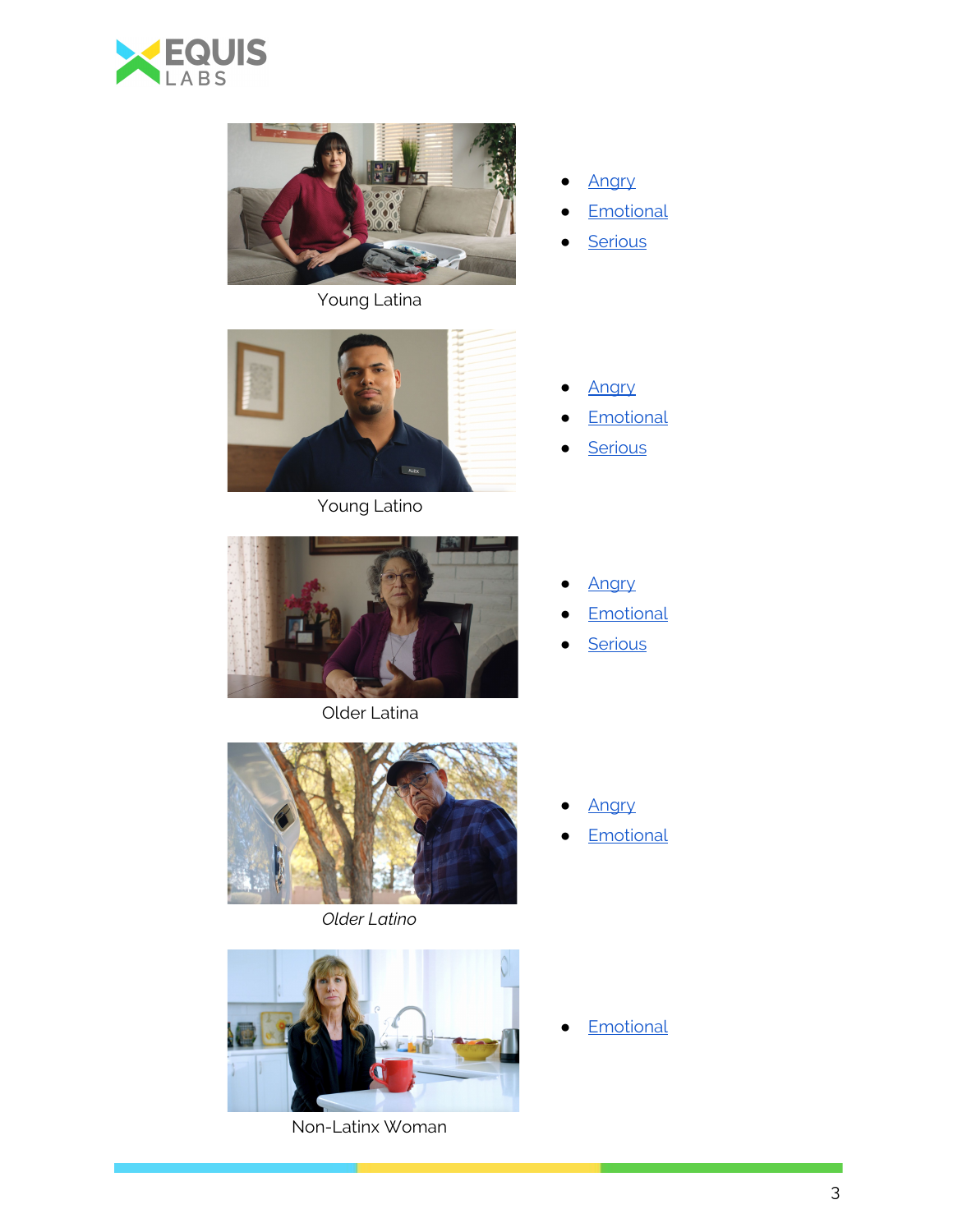

*Round 2 - Message (Click on each message title for the full video; full scripts are in the appendix)*

| <b>Message title</b>                    | Cuts of the script                                                                                                                                                                                              |
|-----------------------------------------|-----------------------------------------------------------------------------------------------------------------------------------------------------------------------------------------------------------------|
| <b>Positive Social Norms</b>            | "Your family and your community are counting on you to make<br>your voice heard this year"                                                                                                                      |
| <b>Immigration</b>                      | "Some people blame immigrants for the problems we have in this<br>country. I like to imagine there's a better way."                                                                                             |
| <b>Health care</b>                      | "I work hard to provide for my family - But with expensive<br>prescriptions and medical bills, it's hard to keep up."                                                                                           |
| <b>Vote for a Dreamer</b>               | "My friend may not be able to vote, but I can. I have to-- his<br>future is in my hands. And it's in yours too."                                                                                                |
| <b>Race-Class Narrative</b>             | "We need to join together across racial differences, like we've<br>done in the past, to fight for better."                                                                                                      |
| <b>Confidence Message</b>               | "You don't need more information to make the right choice in the<br>voting booth. You know what issues affect your family and your<br>community most because you experience them every day."                    |
| <b>Positive Social Norms</b><br>w/Trump | "We know Trump supporters are ready to vote this year. It's time<br>to show them that there are more of us than them."                                                                                          |
| <b>Moral Message w/</b><br><b>Trump</b> | "We deserve a President that shares our values -- who tells the<br>truth and is respectful to others. It's clear Trump doesn't."                                                                                |
| <b>Immigration w/ Trump</b>             | "Donald Trump says terrible things about immigrants, and what<br>he does is worse: separating children from their parents, keeping<br>kids in detention camps and in cages."                                    |
| <b>Health care w/ Trump</b>             | "This year, I'm voting for someone who wants to keep our families<br>healthy - not someone like Donald Trump who's taking apart our<br>health care piece by piece."                                             |
| Vote for a Dreamer w/<br><b>Trump</b>   | "My best friend is a Dreamer. He has been in this country since we<br>were kids, and this is the only home he knows. Yet Donald Trump<br>wants to deport him, and thousands of other young people like<br>him." |
| <b>Latino Vote Matters</b>              | "Experts are saying the Hispanic vote will be decisive in the 2020<br>election. More Latinos than ever are expected to vote this year.<br>Will you be one of them?"                                             |

## **IV. KEY TAKEAWAYS AND RECOMMENDATIONS**

**TILL**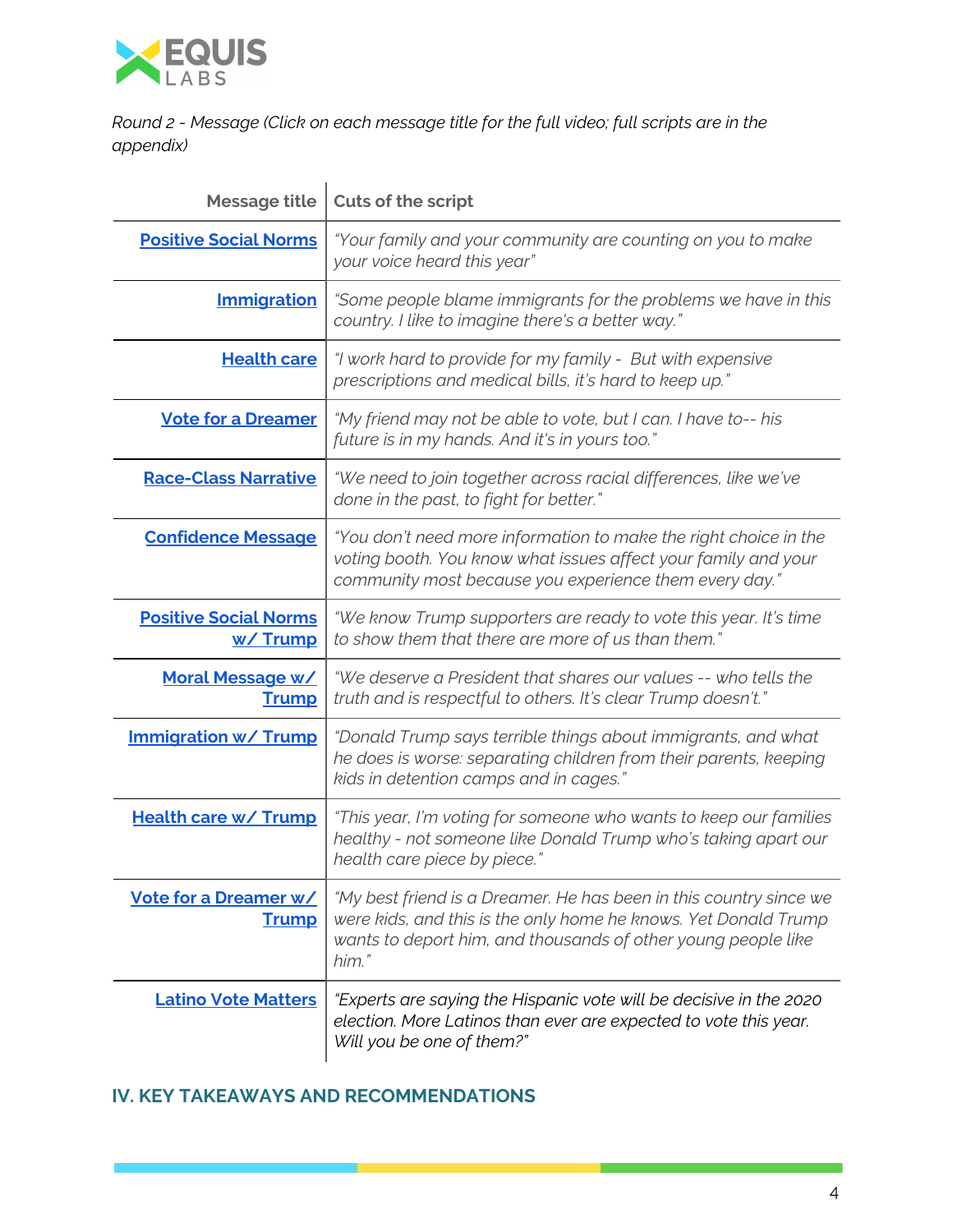

We knew running a program like this would be difficult - it's why no one had ever done it before. This project and its results are only the beginning, and there is so much more to test. Still, we developed a number of specific recommendations for partners developing content for these audiences.

## **KEY TAKEAWAYS**

- **● Testing and content creation with Latinos in mind is key**
	- **○** Latinx messengers are at least as effective, and in some cases significantly more effective, at increasing mobilization compared to a non-Latinx messenger.
- **● Tailor messaging to specific Latinx subgroups to increase mobilization effects**
	- **○** Latino men were much harder to move than Latinas.
	- **○** Content -- particularly for men -- is more effective when it draws upon an explicit reference to identity in some way.
- **●** Heightened tones, including angry or emotional framing, can be more effective at increasing mobilization.
- **●** The *Moral Message w/ Trump*, *Vote for a Dreamer w/ Trump*, and *Latino Vote Matters* messages were most effective at increasing mobilization.
- **●** Messages referencing Trump increased excitement about voting more than messages that did not.

### *Recommendations*

As a toplevel takeaway, we found that among Latinx populations, there were meaningful breakdowns in response to content by looking at political affiliation, registration status, gender, and age. The detailed findings by subgroup can be found later in the report. We discovered some interesting trends between strong partisans and lean/undecided voters, specifically, that align closely with our work through Equis Research with ambivalent voters. While this needs further refinement through future research, we would recommend organizations conduct not just targeting decisions based on these parameters, but also message testing.

Perhaps unsurprising for practitioners or those who work on these projects, many content pieces failed at their goal of increased mobilization. Another way of saying this point is that absent testing and deliberate content creation for Latinx audiences, we are doomed to waste significant resources. This work is hard, and dedicated assessments of specific messages is critical for success.

## **V. PANEL TEST RESULTS BY SUBGROUP**

#### **Takeaways for all Latinos**

We found some interesting results for all Latinos generally, These results are interesting on their own, but some are more interesting if you use them as a point of comparison for our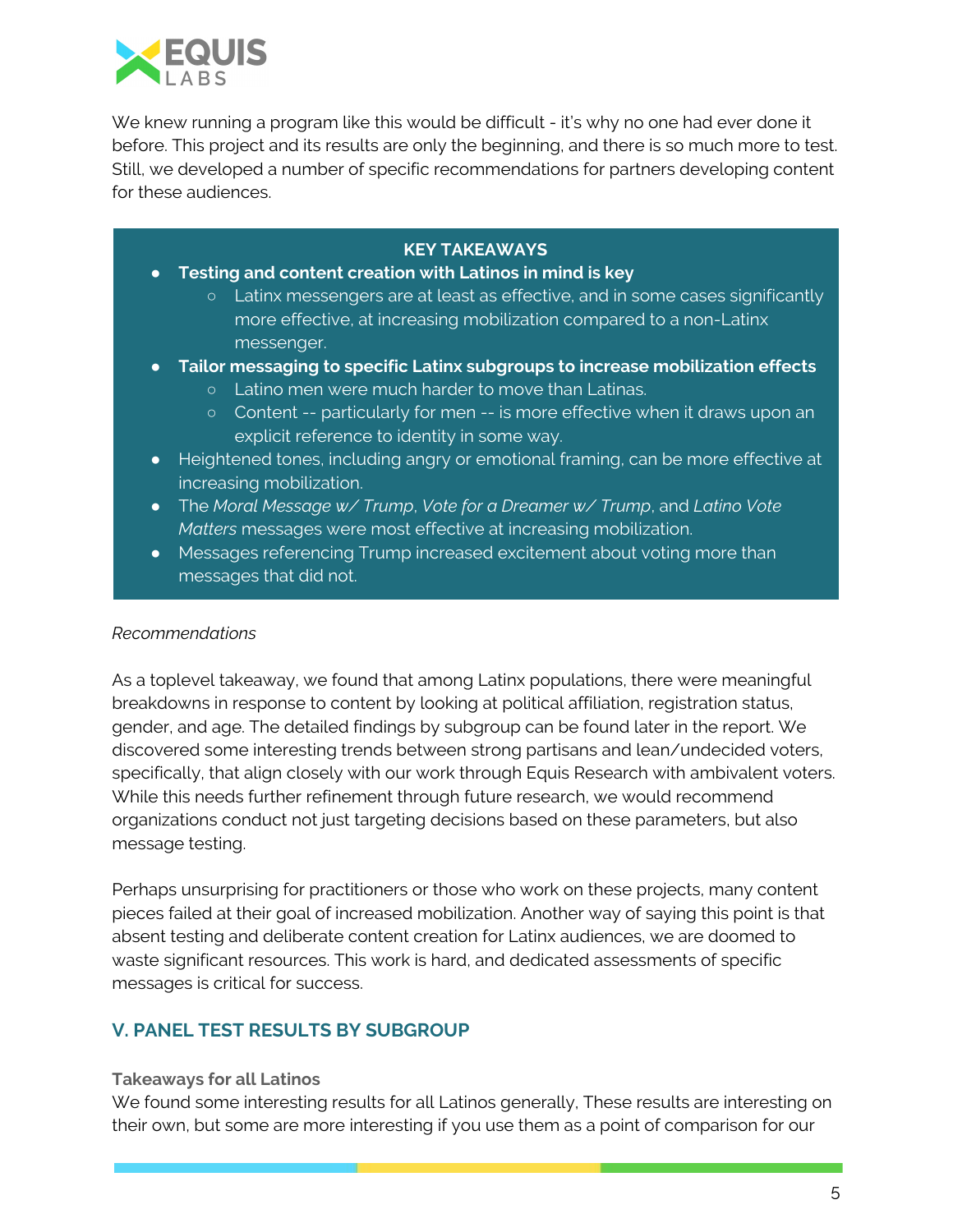

subgroup specific findings to better understand the ways we can maximize our impact by creating content for specific subgroups over content for Latinos generally.

### *Latinx Messengers over Non-Latinx Messengers*

For all Latinos, we found that **the young Latino actor was most effective at increasing mobilization**. Of note, we did not find any consistent evidence that the older Latina was the best messenger for any audience, including targets who fit that demographic. While this may have been reflective of that particular actor, the results suggest that, directionally, younger messengers are better-suited for engaging populations irrespective of demographic.

We also found **Latinx messengers are as effective or significantly more effective** at increasing mobilization compared to a non-Latinx messenger. The data shows what we intuitively knew: we should be using Latinx messengers when communicating with the Latinx community to maximize our potential impact.

## *Heightened Tones are Most Effective*

In our first round of testing, we found that the **angry tone was most effective for increasing mobilization** compared to the control. With some subgroups, the angry tone had a significantly greater effect compared to the emotional tone. When we retested the angry and emotional tones in round 3, however, we found both tones were effective at increasing mobilization compared to the control and there was no significant difference between them. One interpretation of the differing results per round is that the difference between tones might have less to do with "tone" in how we intended it, and more to do with emotionality of the message, with **a stronger emotional quality of content appealing more strongly to our audience.**

### *Referencing Trump Increases Excitement Around Voting*

The top performing messages were the *Moral Message w/ Trump, Vote for a Dreamer w/ Trump*, and *Latino Vote Matters.*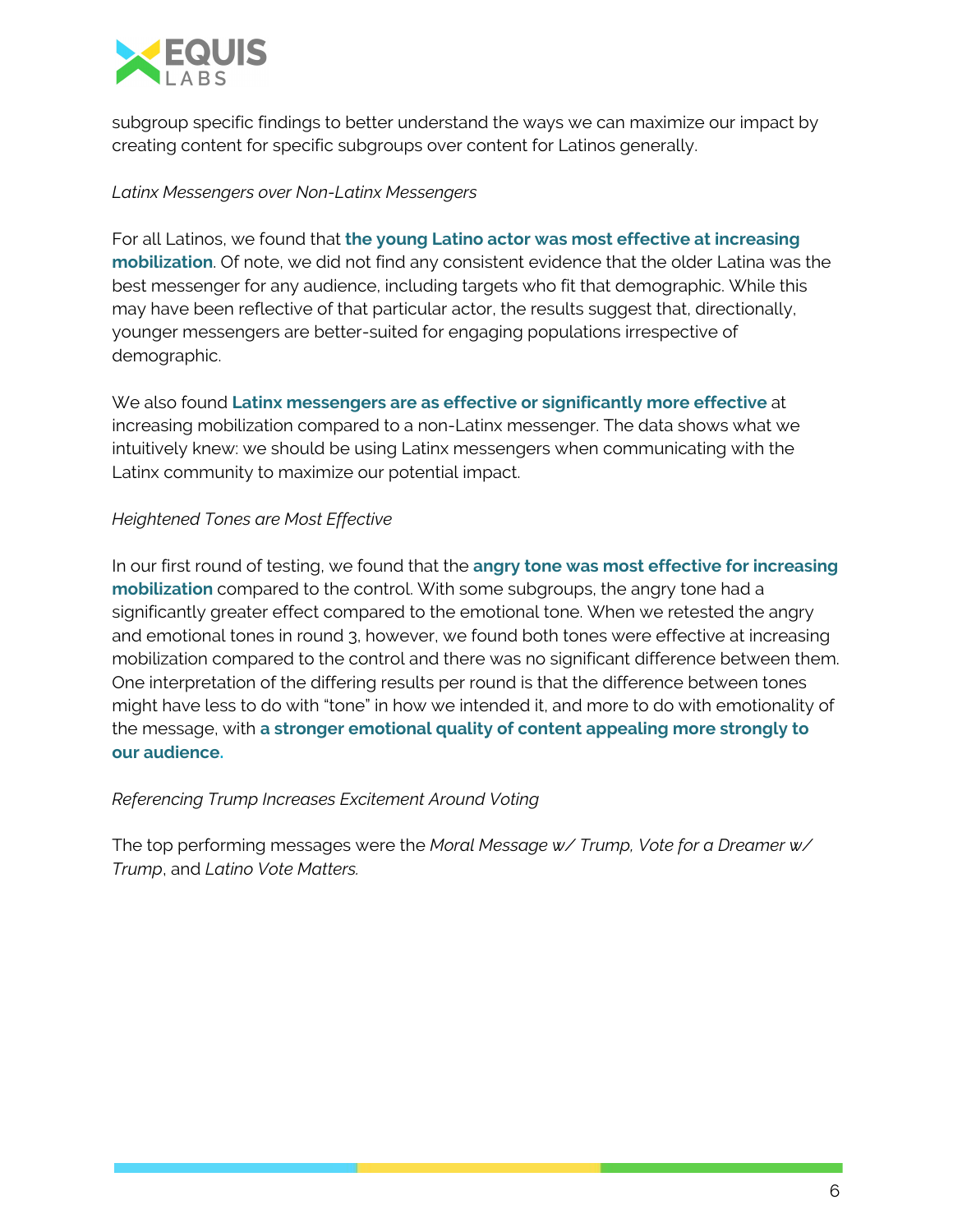



We also found that **referencing Trump made our audience more excited about voting in 2020**. Note, however, that most of our ads referencing Trump would hardly be classified as attack ads.



Table 1: The Effect of Mentioning Trump on Mobilization - Trump Disapprovers\* Only

\*people who disapprove of the job Trump is doing as president.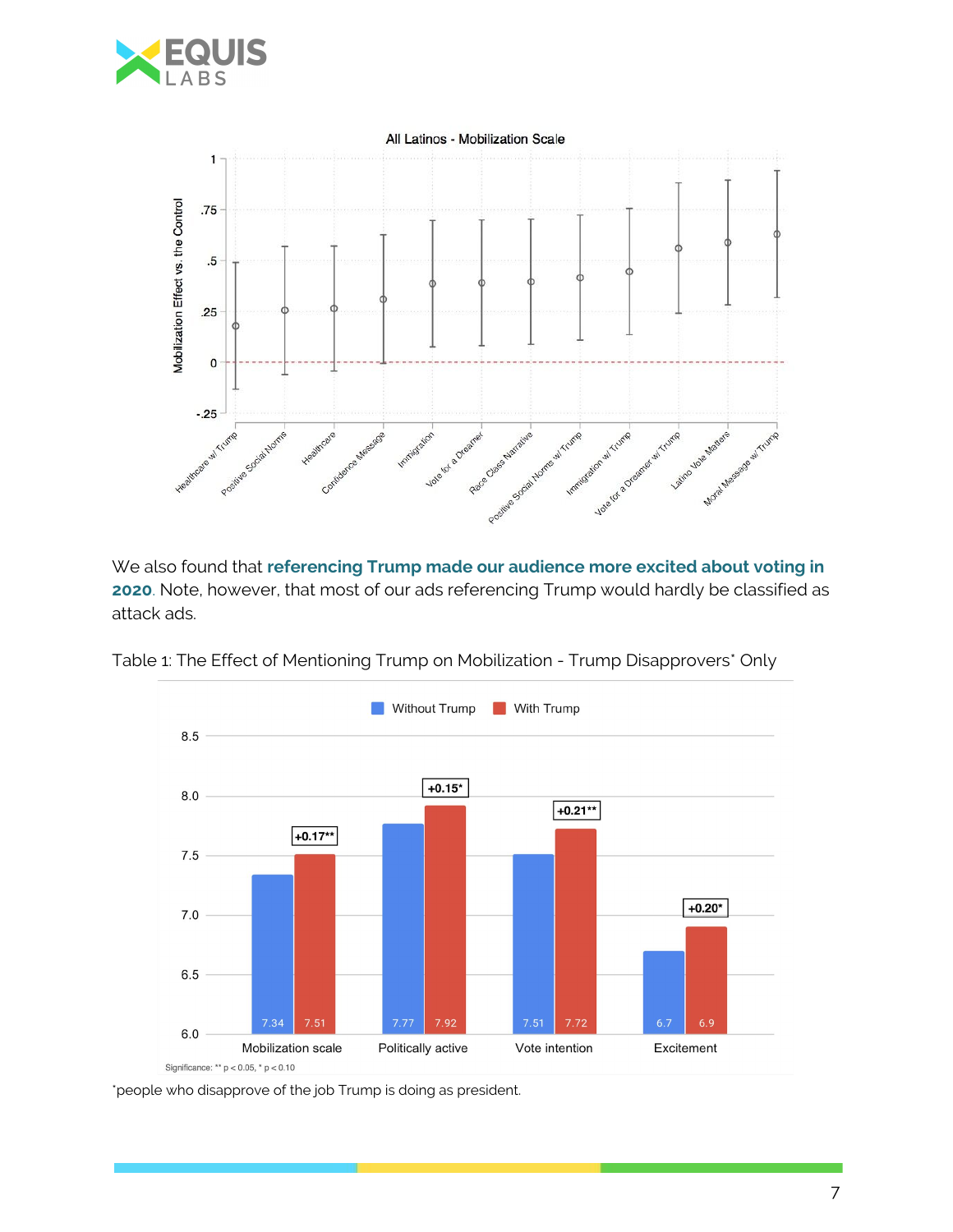

The largest effects around including Trump were for *Vote Intention* (p = 0.045) and *Excitement* (p = 0.061).

**Takeaways for Latinas**

Latinas were much more easily moved by the content we tested than Latino men. Several messages "work" for Latinas but not for Latino men, namely *Race/Class Narrative, Immigration w/ Trump* and *Moral Message w/ Trump*. One especially interesting message-specific finding for Latinas is that **our digital-first version of social pressure -** *Positive Social Norms* **- increased mobilization for Latinas but not Latino men.**

When it comes to messengers, **Latinas were more likely to respond favorably to female messengers than male messengers**.

*For Older Latinas, Angry Tone and Young Latino Messenger are Best*

For Older Latinas specifically, the **young Latino male was the best messenger**, with the Angry Young Latino video outperforming the others from round 1. In general, **the angry tone was always best** for Older Latina audiences.

**Takeaways for Latino Men**

Latino men were more difficult to move with the content we tested. Specifically, the analysis suggests Latino men are more difficult to move on vote intention and excitement to vote.

**For Latino men, the** *Vote for a Dreamer* **message continues to rise above the rest**, and worked especially well for less strong partisans. Vote intention is stubbornly unmoved for Latino men except for the **Positive Social Norms message, which actually has a negative effect on likelihood of voting in 2020**. When we retested this video in the third round, we found again that *Positive Social Norms* did not increase mobilization (though there was no evidence of negative movement in the retest).

In addition to the default attributes discussed, we also "tagged" videos with an attribute we called "Latinx appeal." We defined "Latinx appeal" as a creative message that directly invoked Latinx identity or in some other way was obviously identifiable as a message designed to appeal to this community. This is distinct from an attribute that might be a less obvious appeal, like using a messenger who is a member of a community but does not make reference to that fact. Videos that were tagged as including a direct "Latinx appeal" were both *Vote for a Dreamer* messages (with and without Trump), *Latino Vote Matters,* and *Immigration with Trump*. **Among Latino men, only the videos with direct "Latinx appeal" had a significant effect on mobilization relative to the control**.

*For Younger Latinos, All Content was Effective*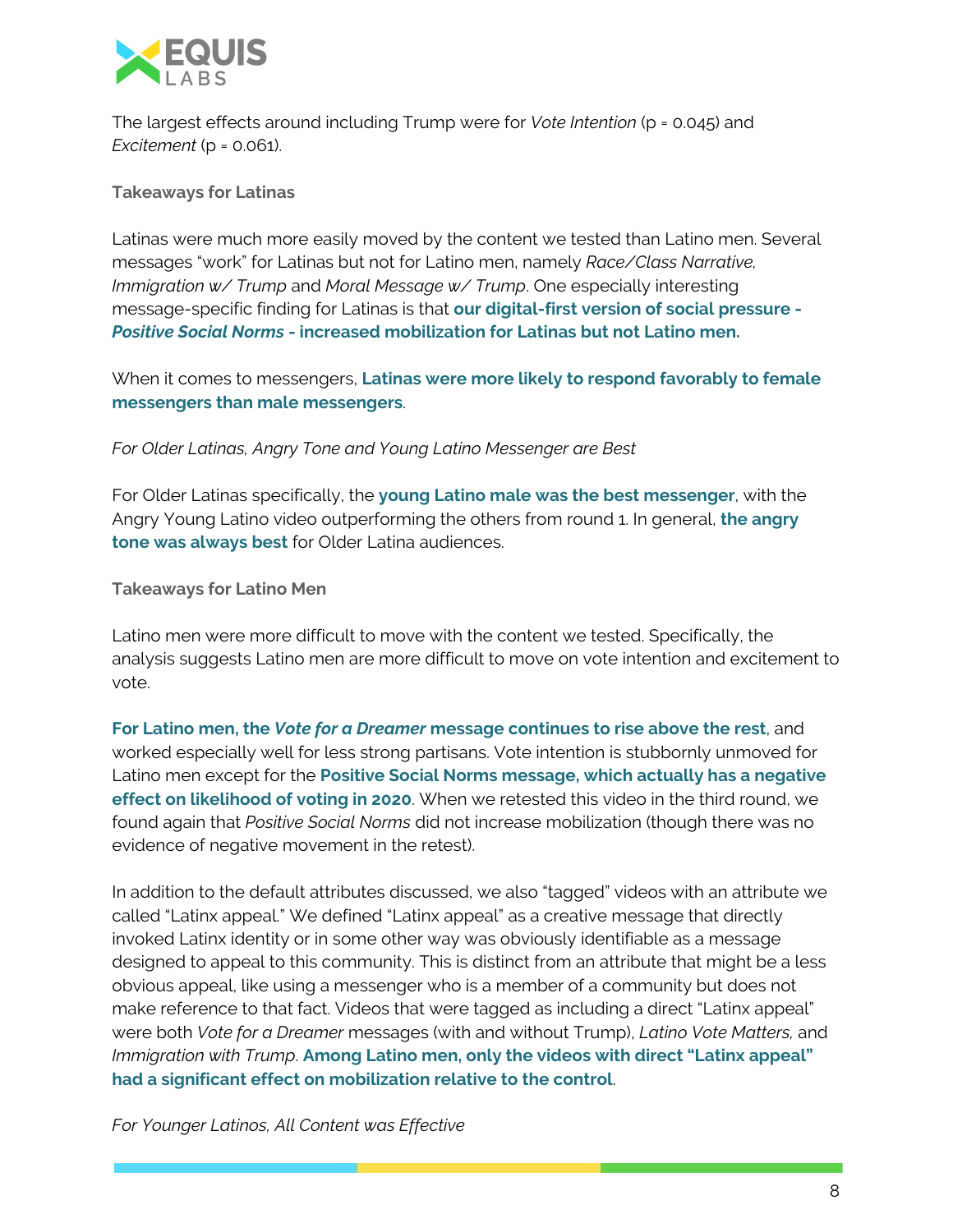

Among young Latinos, both the Angry Young Latino and the Emotional Young Latino videos produced a significant increase in mobilization relative to the control. There were also no significant differences by tone, gender or age for any of the mobilization measures - **all tones and messengers were effective at increasing mobilization**.

#### *Older Latino Men were Harder to Move*

Older men were much harder to move. **Among older men, none of the combinations of actor and tone had a significant effect on mobilization**.

**Takeaways by Partisanship**

*Definite Dems vs the Uncertain Middle*

In addition to demographic splits, we looked at partisan breakdowns in the data, and found that stronger partisans were easier to move, showing larger mobilization effects.

We split respondents into three groups based on their response to the following question: If elections were held today, would you be more likely to vote to re-elect President Trump or vote for Joe Biden in 2020? Responses ranged from 0 (Definitely Trump) to 10 (Definitely Biden). Respondents who chose 0 (Definitely Trump) were placed in a "Trump Voters" category and their responses were largely removed from our analysis. Respondents who chose 10 (Definitely Biden) we called Definite Dems. Everyone else was placed into a group we called the "Uncertain Middle."

The *Immigration w/ Trump* message proved most effective for Definite Dems, while the *Vote for a Dreamer w/ Trump* message performed best for the Uncertain Middle. More generally, two messages produced significant effects for both Definite Dems and the Uncertain Middle: *Moral Message w/ Trump* and *Latino Vote Matters*.

**Takeaways by Voter Registration Status**

### *Gender Differences for Messengers*

We also compared responses by voter registration status, and found that **unregistered respondents were moved more by male messengers than female messengers**. This was in direct contrast with **registered populations, for whom the female actors caused greater effects, particularly with respect to increases in self-reported excitement to vote**. When we retested videos in the third round, we included a question on gender equality to help better understand why this was the case, and found some suggestive evidence that the preference for male messengers among unregistered voters is driven by those with more conservative gender attitudes.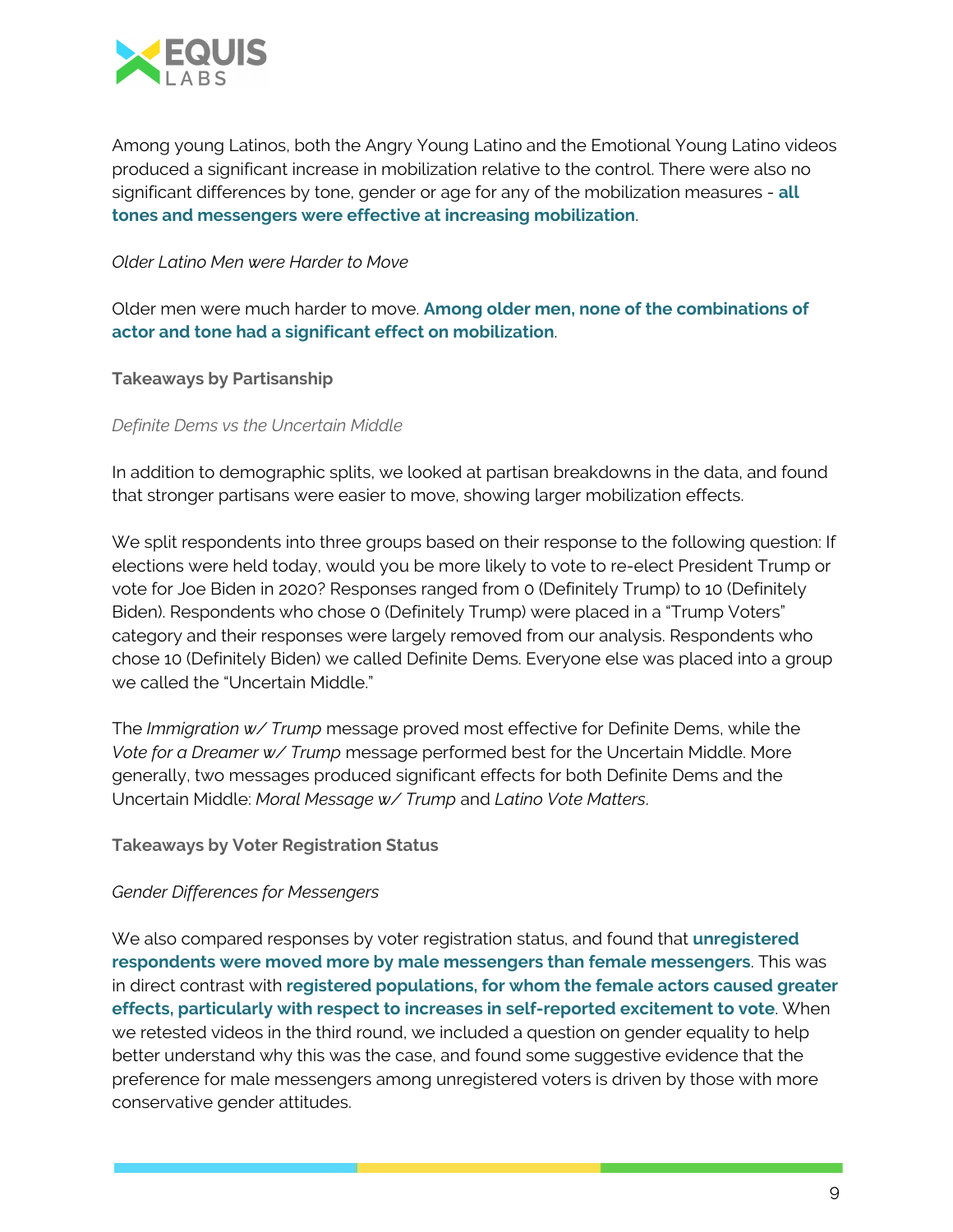

#### *Registered Respondents were Easier to Move*

Perhaps unsurprisingly, the unregistered were more difficult to move with the messages we tested, particularly with respect to vote intention and excitement. Again, **the** *Vote for a Dreamer w/ Trump* **message is the most effective**. While registered respondents are much easier to move, there is not an obvious takeaway of which message was most effective. There was no clear pattern pointing to a particular message (or messages) as being preferable to the others for registered respondents.

### **Takeaways by Partisanship & Voter Registration Status**

When we break up Definite Dems and the Uncertain Middle by voter registration status we notice a couple key findings. Among registered voters, the *Immigration w/ Trump* message has the largest effect for Definite Dems, while the *Vote for a Dreamer* message has the largest effect for the Uncertain Middle. By contrast, **among unregistered voters,** *Race/Class Narrative* **has a large, positive effect on vote intention within Definite Democrats** -- potentially making it an especially powerful message framework for voter registration programs.

### *Positive Social Norms not Universally Effective*

Among registered respondents, both *Positive Social Norms* messages (with and without Trump) increased mobilization among Definite Dems with no significant difference between the two messages. Among registered respondents in the Uncertain Middle, however, there was no significant mobilizing effect of either message. In contrast, among unregistered respondents the opposite is true - both messages increase mobilization among unregistered Latinos in the Uncertain Middle, but there is no significant mobilizing effect of either message among unregistered Definite Dems.

## **VI. ENGAGEMENT TESTING RESULTS**

To test for differences in engagement levels by subgroup, we ran all our videos as digital ads on Facebook and YouTube and measured relative likelihood of the different groups to spend time with the content. Generally, we found no significant differences between subgroups. We suspect it was because of the similarities in the content. We developed the content by prioritizing isolating our key variables, which ultimately meant most of our content looked and felt similar.

While the variability between groups was small there were some results of interest summarized below:

| Facebook | The older messenger had higher watch rates than the younger           |
|----------|-----------------------------------------------------------------------|
|          | messengers across audiences. For rural audiences in particular, there |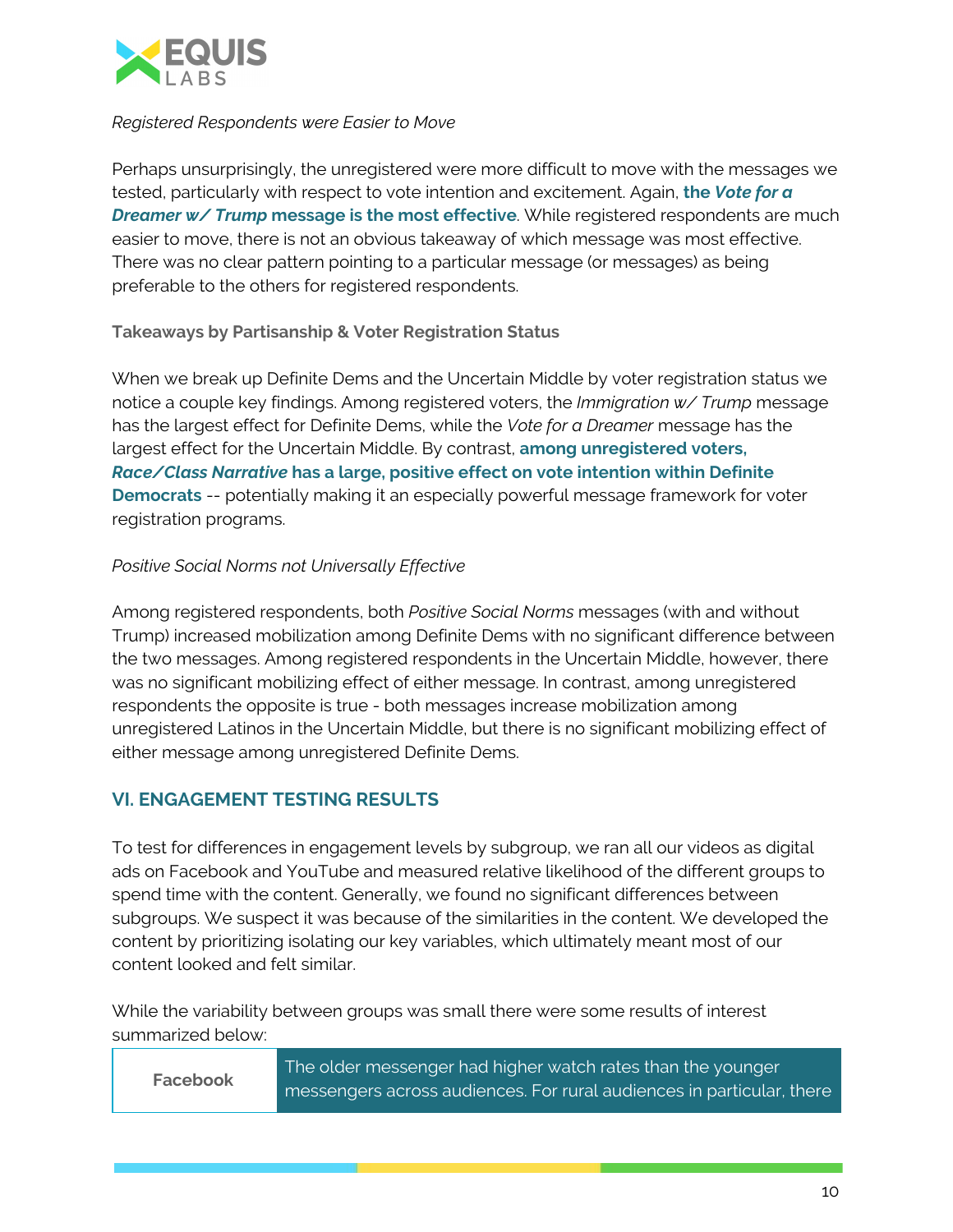

| was higher confidence than other groups that the older actors did<br>proportionally better.                                                                                                                                                                                                                                                                                                                                                                                                                                                                                                                                            |
|----------------------------------------------------------------------------------------------------------------------------------------------------------------------------------------------------------------------------------------------------------------------------------------------------------------------------------------------------------------------------------------------------------------------------------------------------------------------------------------------------------------------------------------------------------------------------------------------------------------------------------------|
| Systematic trends in the data about which subgroups spent the most<br>time with our content generally.<br>Watch times from highest to lowest:<br>1. Non-rural Latinas (older than 45)<br>2. Rural audience<br>3. Younger Latino men<br>4. Younger Latinas                                                                                                                                                                                                                                                                                                                                                                              |
|                                                                                                                                                                                                                                                                                                                                                                                                                                                                                                                                                                                                                                        |
| We saw no real variance among subgroups, but the videos with the<br>emotional tone performed best from a watch time perspective,<br>followed by the angry tone, followed by the serious tone (which had<br>only about 60% of the view-rate as the emotional tone.)                                                                                                                                                                                                                                                                                                                                                                     |
| Again, no statistically significant variance among the subgroups, the<br>non-Latinx messenger was by far the worst performing (although<br>this may have been because of the particular protagonist as<br>opposed to a generalizable takeaway).<br>The older Latino messenger also underperformed, although not as<br>much as the non-Latina woman, relative to the other videos. Overall,<br>the young Latina had the highest engagement rate. Directionally,<br>then at least, this suggests that including Latinx messengers are<br>important as opposed to repurposing non-Latinx messengers<br>(potentially from other programs). |
|                                                                                                                                                                                                                                                                                                                                                                                                                                                                                                                                                                                                                                        |

## **VII. FUTURE TESTS NEEDED**

The *Positive Social Norms* message performed well with Latinas but not Latino men in this test. We encourage others to continue to test this and similar messages with this audience specifically to help uncover better messaging tactics.

It was difficult to detect movement for vote intention specifically, but we noticed a large, positive effect on vote intention with the *Race/Class Narrative* message for unregistered voters. Future tests should invest in testing the efficacy of a *Race/Class Narrative* message on boosting voter registrations.

We also would recommend testing content designed for non-Latinx or general audiences among Latinx populations to enable a more direct head-to-head assessment of relative impact.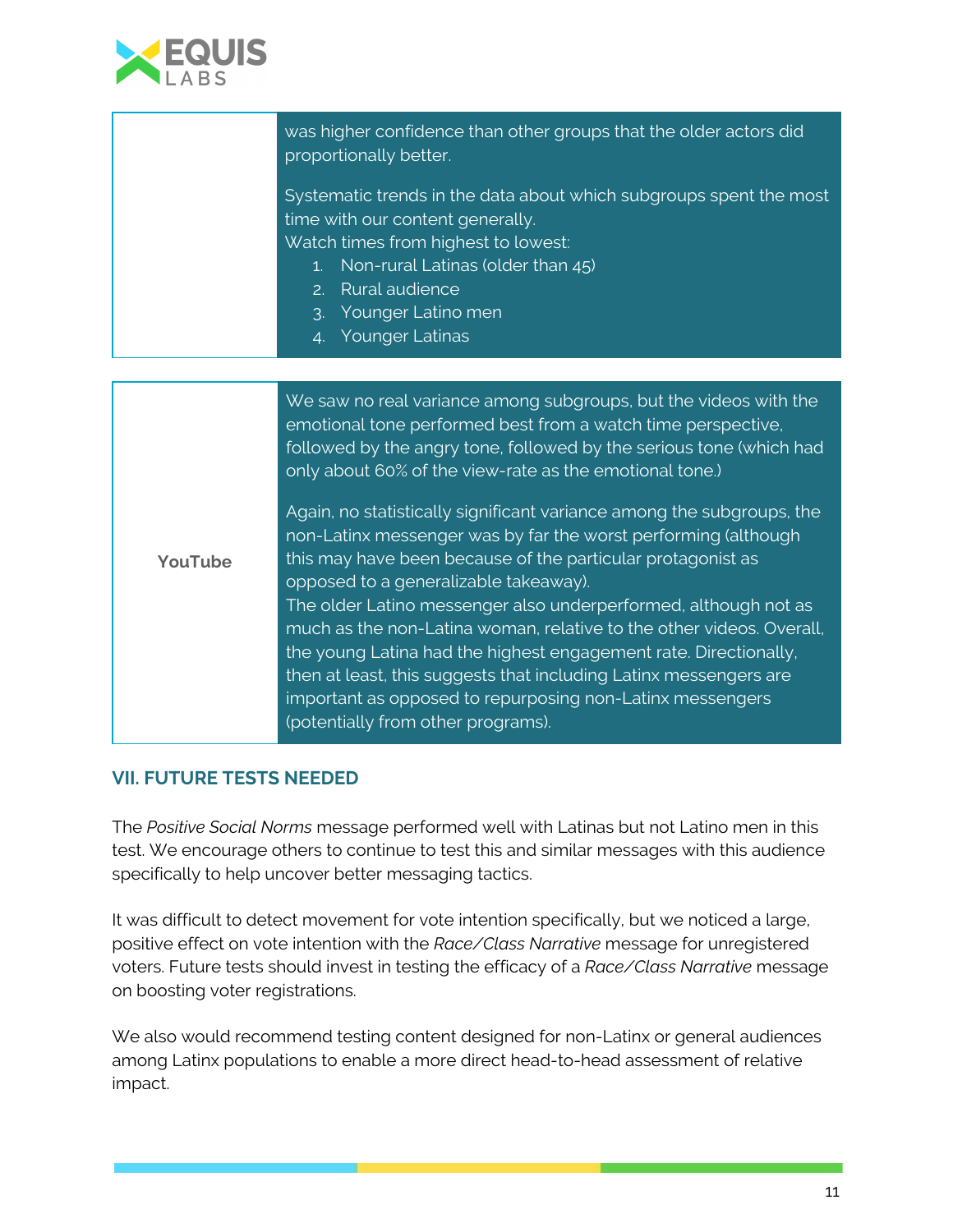

We believe future work would be wise to invest in greater production variability and stylistic variance in order to detect bigger differences in engagement by subgroup.

Finally, we suspect the young Latino messenger was most effective because our audience perceived him as an "unlikely voter." Future tests should consider the impact of "unlikely voter" messengers on mobilization.

## **VIII. LESSONS LEARNED**

While we learned a lot, there were many challenges to this project. Some of these were expected while others not. These challenges included changing targeting parameters on digital platforms, ample Latinx sample size for panel testing, costs of production, and -- of course -- a global pandemic.

Digital platforms and publishers continue to change the rules around targeting for political advertisers. While Project Gigante was founded on the idea that content created for specific subgroups of a specific audience would boost excitement around voting in ways more generic or broadcast content would not, digital platforms like YouTube have limited targeting options in ways that encourage production of these broadcast messages. We now better understand the urgency around strategic digital targeting recommendations when communicating with Latinx voters, and are committed to providing targeting guidance to our partner organizations as they plan digital tests and/or programs.

Testing options for Latinx-specific content are still lacking. More work needs to be done to recruit larger and more representative Latinx sample for panel testing. We will continue to face challenges understanding the nuances of different subgroups of Latinxs as long as there fails to be adequate recruitment of representative Latinx survey takers.

Finally, future iterations of this research should look to reduce the unit costs of production. Such an approach would enable a more robust statistical variation analysis by increasing the pool of content included -- a particularly useful consideration considering that the video was the main unit of analysis.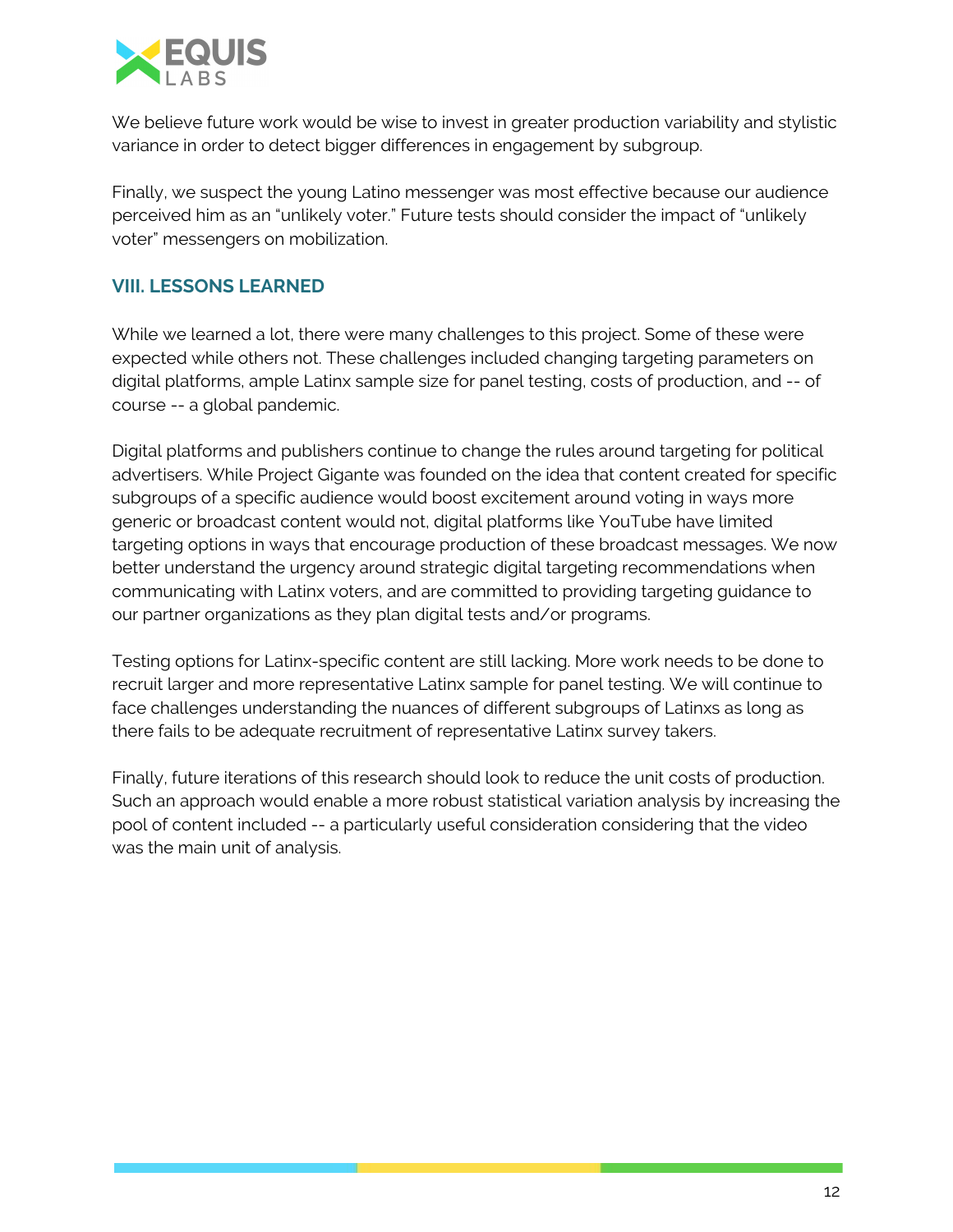

## **APPENDIX**

*Team*

Caitlin Opperman, project coordinator Carlos Odio, Equis Co-Founder Stephanie Valencia, Equis Co-Founder Nathaniel Lubin, project advisor Dr. Rachel Stein, Dr. Melissa Michelson, and Stephanie DeMora, analysts. Dr. Lorena Chambers and Kevin Hines, content production Cheryl Hori, digital advertising

## **VIDEO SCRIPTS**

*Round 1 Scripts - Messenger and Tone*

## **Serious Older Latina**

Families like mine are the backbone of the country. Our small businesses add more than 700 billion dollars to the economy. When another politician forgets what we have given, voting is the way to remind them. And they should be paying attention, because the news keeps saying how this year, millions more people are expecting to vote -- one of the biggest elections ever. I will be one of them. You can count on it.

### **Angry Older Latina**

We work hard. I raised my children to do the same. This is OUR country and families like mine make this country what it is. So when another politician forgets what we have given, I want to remind them. Millions of people are expecting to vote this year, and I will be one of them. When my family and my community are disrespected, I fight for them. Politicians should pay attention. Because I'm voting. You can count on it.

### **Emotional Older Latina**

We work hard. I raised my children to do the same. This is OUR country and families like mine make this country what it is. So when another politician forgets what we have given, I want to remind them. Millions of people are expecting to vote this year. We are inspired to vote by the people we care about, and the community we want to make better. I'm voting. You can count on it.

### **Serious Young Latino**

Families like mine are the backbone of the country. The work I do and what I buy keeps our economy going. When another politician forgets what we've given voting is a way to remind them. And they should be paying attention because the news keeps saying how this year, millions more people are expected to vote. One of the biggest elections ever. I'll be one of them. You can count on it.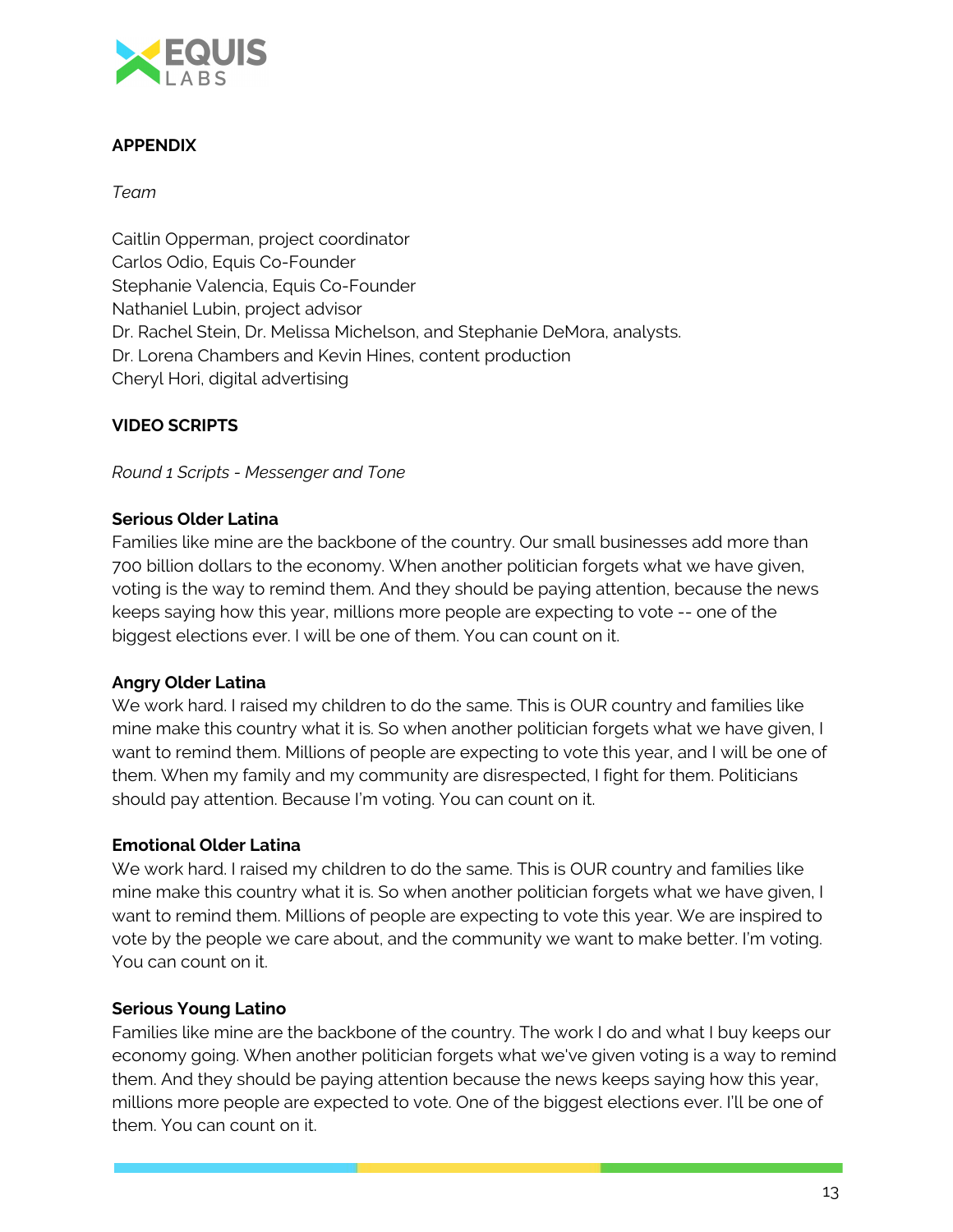

## **Angry Young Latino**

My mom works hard. I've tried to do the same. This is OUR country and families like mine make this country what it is. So when another politician forgets what we've given, I want to remind them. Millions of people are expected to vote this year, and I'll be one of them. When my family and my community are disrespected, I fight for them. Politicians should pay attention: I'm voting. You can count on it.

## **Emotional Young Latino**

My mom works hard. I've tried to do the same. This is OUR country and families like mine make this country what it is. So when another politician forgets what we've given, I want to remind them. Millions of people are expected to vote this year. We are inspired to vote by those who raised us, and by the community we want to make better. I'm voting. You can count on it.

## **Serious Young Latina**

Families like mine are the backbone of the country. Small businesses add more than 700 billion dollars to the economy and I work for one of them. When another politician forgets what we've given, voting is a way to remind them. And they should be paying attention, because the news keeps saying how this year, millions more people are expected to vote -- one of the biggest elections ever. I'll be one of them. You can count on it.

### **Angry Young Latina**

My mom works hard. I've tried to do the same. This is OUR country and families like mine make this country what it is. So when another politician forgets what we've given, I want to remind them. Millions of people are expected to vote this year, and I'll be one of them. When my family and my community are disrespected, I fight for them. Politicians should pay attention: I'm voting. You can count on it.

### **Emotional Young Latina**

My mom works hard. I've tried to do the same. This is OUR country and families like mine make this country what it is. So when another politician forgets what we've given, I want to remind them. Millions of people are expected to vote this year. We are inspired to vote by those who raised us, by those we care for, and by the community we want to make better. I'm voting. You can count on it.

### **Serious Older Latino**

Families like mine are the backbone of this country. The work we do and the products that we buy are what keeps our economy afloat. And when another politician forgets what we've given, voting is a way to remind them. The news keeps saying how this year, millions more people are expected to vote. One of the biggest elections ever. I'm voting. You can count on it.

## **Angry Older Latino**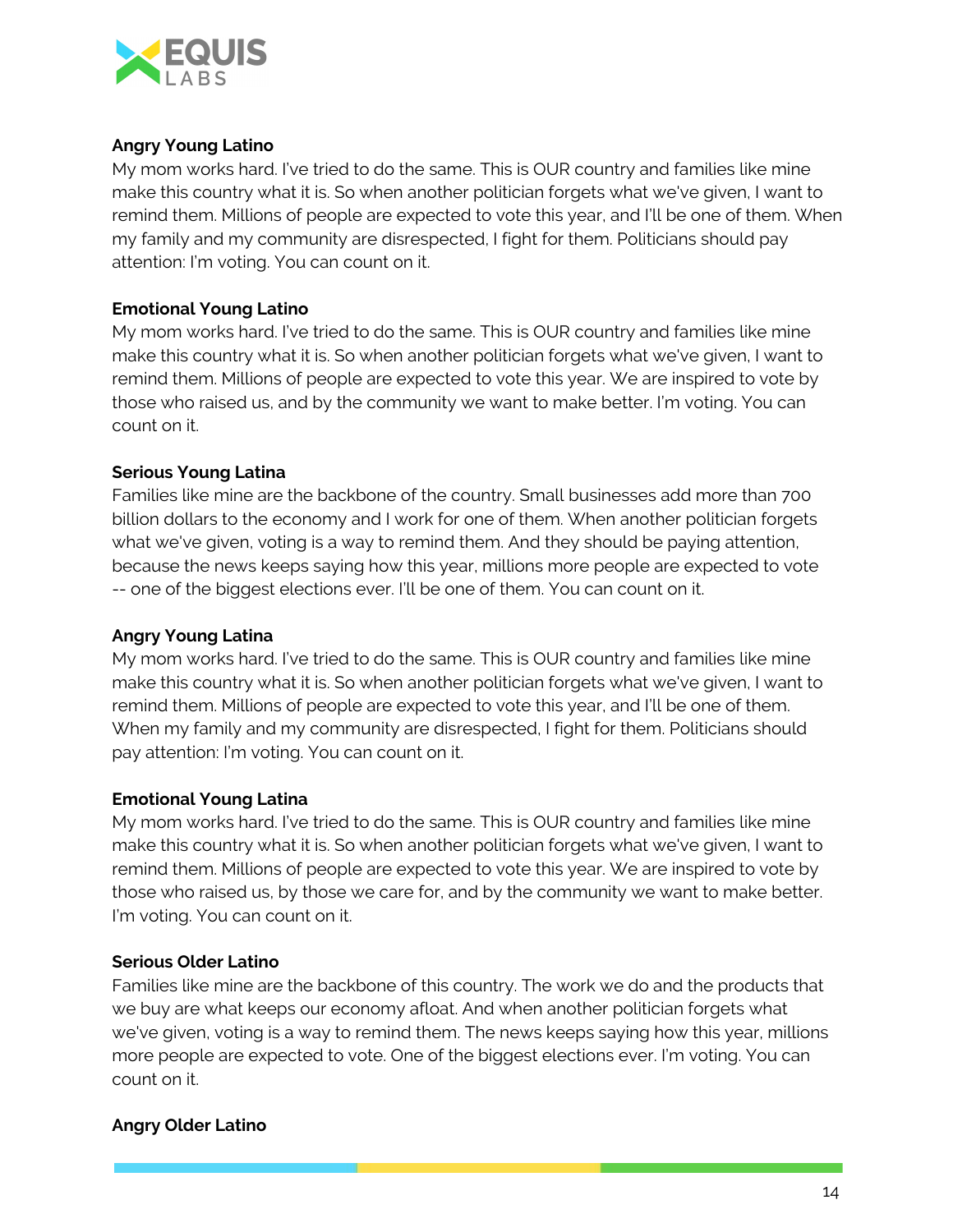

We work hard. I raised my children to do the same. This is OUR country and families like mine make this country what it is. So when a politician forgets what we've given, I want to remind them. Millions of people are expected to vote this year and I'll be one of them. When my family and my community is disrespected, I fight for them. Politicians should pay attention: I'm voting. You can count on it.

## **Emotional Older Latino**

We work hard. I raised my children to do the same. This is OUR country and families like mine make this country what it is. So when another politician forgets what we've given, I want to remind them that millions of people are expected to vote this year. And we're inspired to vote by those who raised us, by those we care for, and by the community we want to make better. I'm voting. You can count on it.

## **Serious Non-Latinx Woman**

Families like mine are the front and center of the country. The work we do and the products we buy are what keeps our economy afloat. When another politician forgets what we're giving, voting is a way to remind them. And they should be paying attention, because the news keeps saying how this year, millions more people are expected to vote -- one of the biggest elections ever. I'll be one of them. You can count on it.

## **Angry Non-Latinx Woman**

We worked hard. I raised my children to do the same. This is everyone's country and our families make this country what it is. So when another politician forgets what we've given, I want to remind them. Millions of people are expected to vote this year, and I will be one of them. When my family and my community are disrespected, I fight for them. Politicians should pay attention: I'm voting. You can count on it.

### **Emotional Non-Latinx Woman**

We worked hard. I raised my children to do the same. This is Everyone's country and families like mine make this country what it is. So when another politician forgets what we've given, I want to remind them. Millions of people are expected to vote this year. We're inspired to vote by those who raised us, and those we care for, and the community we want to make better. I'm voting. You can count on it.

### *Round 2 Scripts - Message*

### **Positive Social Norms**

Experts are expecting the highest turnout we've ever seen in the 2020 elections, with millions of new voters participating for the first time. These elections are some of the most important of our lifetimes. Democracy works best when we all participate, including you. Your family and your community are counting on you to make your voice heard this year. I know I will be voting. Will you?

## **Immigration**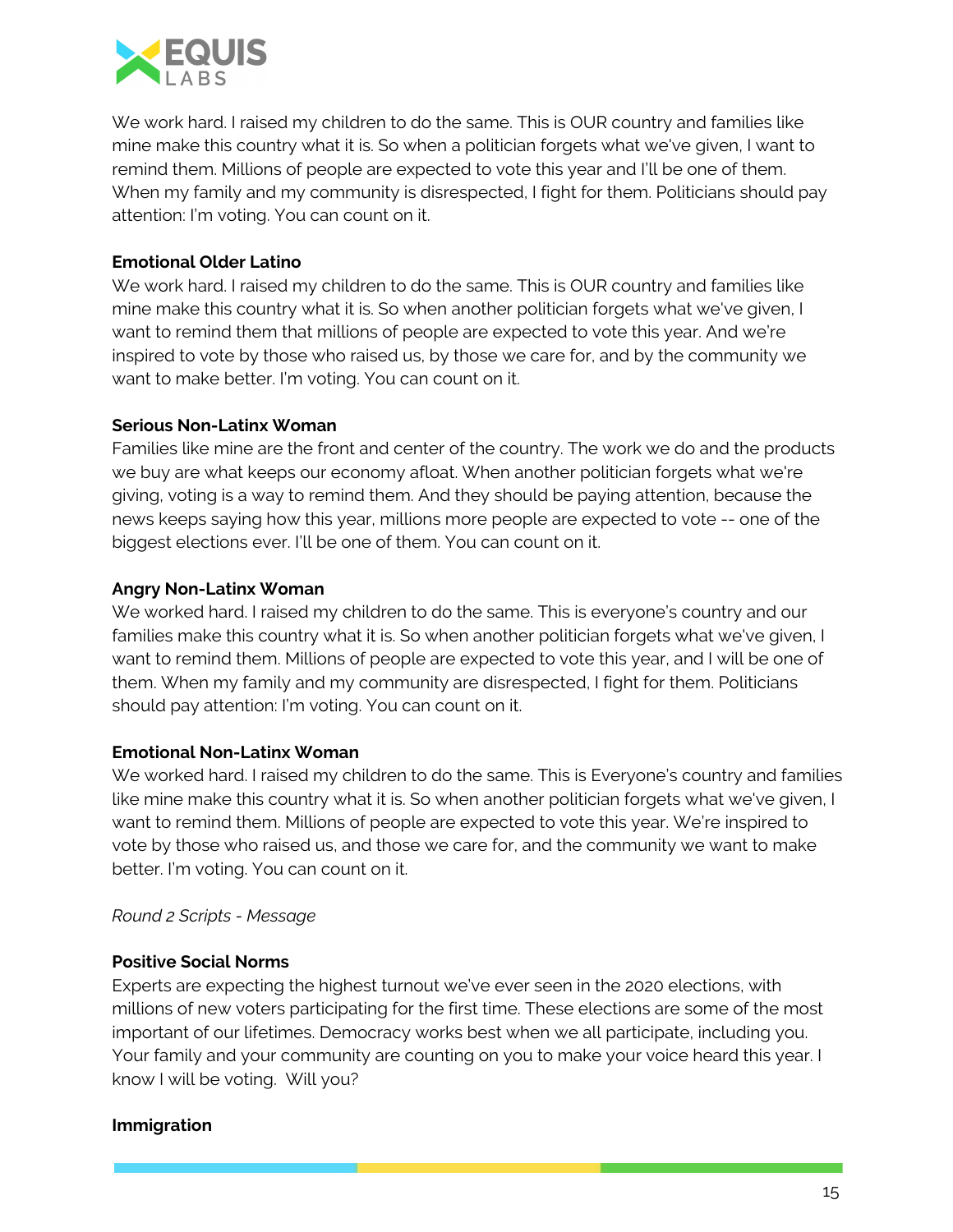

Some people blame immigrants for the problems we have in this country. I like to imagine there's a better way. Immigrants came from all over the world and brought their culture and experiences with them. It's what makes our country special. We vote because we know we can do better. Together we can make a country that respects the contributions of immigrants and treats them fairly. This year that's why I'll be voting. Will you?

## **Health care**

I work hard to provide for my family - But with expensive prescriptions and medical bills, it's hard to keep up. We live in the greatest country in the world. Why shouldn't our health care be the same? This year, I'm voting to show that it's important to keep our families healthy. My family deserves that and so does yours. Change is possible, but we have to vote together. Can we count on you?

## **Vote for a Dreamer**

My best friend is a Dreamer. He's been in this country since we were kids, and this is the only home he knows. He wants to continue to contribute to his community and provide for his family. But he needs our help. My friend may not be able to vote, but I can. I have to-- his future is in my hands. And it's in yours too. Will you join me in voting this year?

## **Race/Class Narrative**

Whether white, black, or Latino, 5th generation or newcomer, most of us want similar things. Some politicians want to divide us against each other. They screw us over while pointing the finger at poor families, Black people, and new immigrants. That's why we need to join together across racial differences, like we've done in the past, to fight for better. And it starts with voting. I'm going to vote this year. Will you join me?

### **Confidence Message**

I used to think I didn't know enough about the candidates or issues to make the best choices on election day, but I was wrong. You might not feel prepared, but you know more than you realize. You don't need more information to make the right choice in the voting booth. You know what issues affect your family and your community most because you experience them every day. I know I'll be voting. Will you?

### **Social Pressure w/ Trump**

Experts are expecting the highest turnout we've ever seen, with millions of new voters turning out. We know Trump supporters are ready to vote this year. It's time to show them that there are more of us than them. Democracy works best when we all participate, including you. Your family and your community are counting on you to make your voice heard this year. I know I will be voting. Will you?

### **Moral Message w/ Trump**

When I turn on the TV or scroll through my Facebook feed, I see a President who lies, bullies, and cheats. He uses hate instead of leading with compassion. We deserve a President that shares our values -- who tells the truth and is respectful to others. It's clear